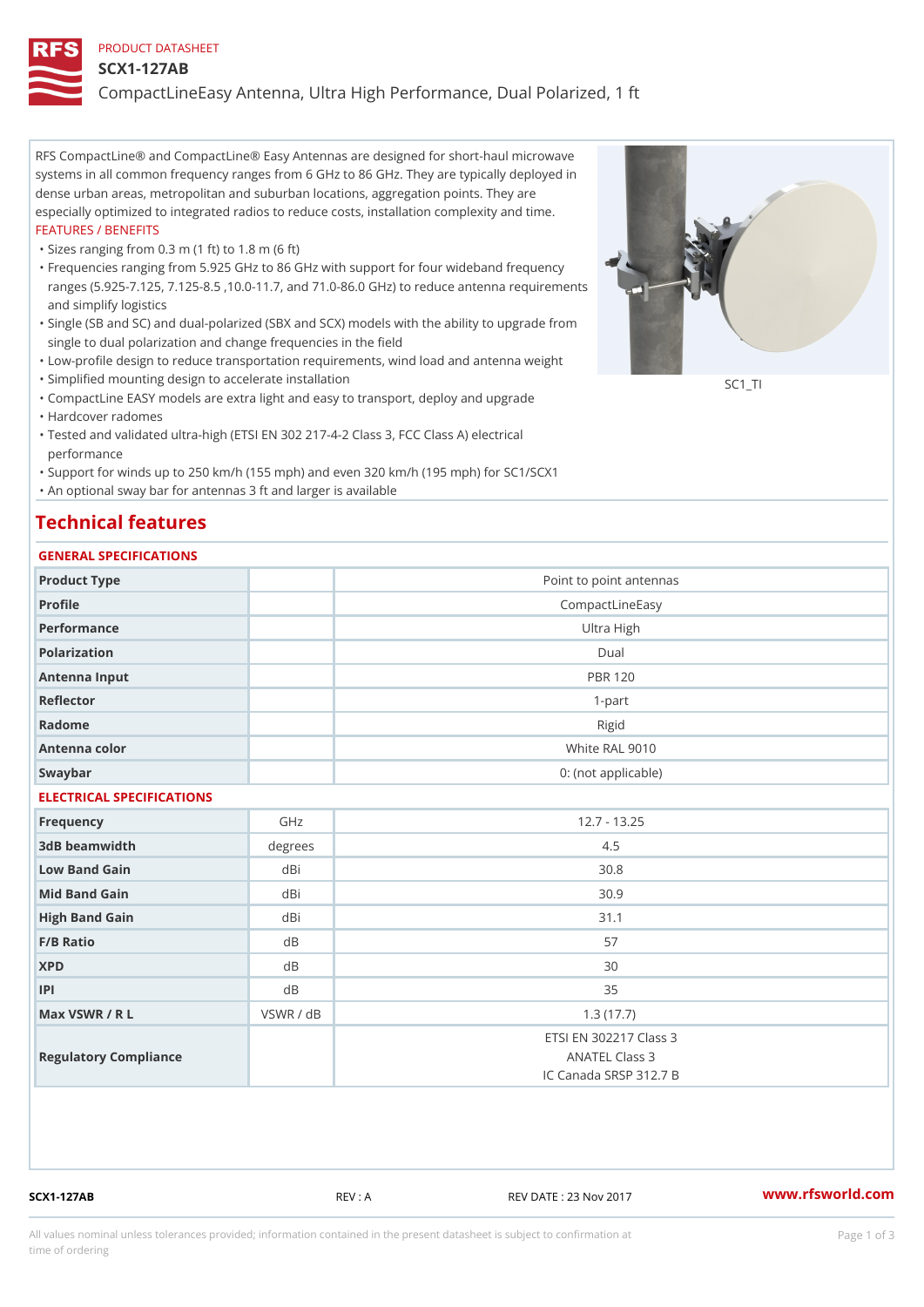## PRODUCT DATASHEET

## SCX1-127AB

CompactLineEasy Antenna, Ultra High Performance, Dual Polarized, 1 ft

| $SCX1 - 127AB$                                                        |                                    |                      | REV : A      | REV DATE : 23 Nov 2017      | www.rfsworld.co |
|-----------------------------------------------------------------------|------------------------------------|----------------------|--------------|-----------------------------|-----------------|
| External Document Links<br>SC1/SCX1 PACKING                           |                                    |                      |              |                             |                 |
| M Torque<br>$maximum$ @<br>survival wind<br>speed Nm (ft<br>$1b$ )    | N <sub>m</sub><br>$\pm t$ )<br>l b | 230 (170)            |              | Forces 1ft SC               |                 |
| Fa Axial force<br>$max.$ @<br>survival $w \nvert N$ ( $ b$ )<br>speed |                                    | 715 (161)            |              |                             |                 |
| Fs Side force<br>$max.$ @<br>survival wind (1b)<br>speed              |                                    | 354(80)              |              |                             |                 |
| WINDLOAD                                                              |                                    |                      |              |                             |                 |
| Dimension_F                                                           | m m<br>(in)                        |                      | 40(1.6)      |                             |                 |
| $Dimension$ = E                                                       | m m<br>(i n)                       |                      | 46(1.8)      |                             |                 |
| $Dim_D -$<br>$114$ m m (4.5 _ ir ) $\sqrt{$ ii p $\sqrt{ }$           | m m                                | 283 (11.1)           |              | Outline_1ft_CompactLineEasy |                 |
| $Dim_D - D -$<br>89mm (3.5_in) Pi(pine)                               | m m                                |                      | 270.5(10.65) |                             |                 |
| $Dim_D - D -$<br>$51mm(2_in)Pip@in$                                   | m m                                |                      | 250(9.8)     |                             |                 |
| $Dimension_C$                                                         | m m<br>(in)                        |                      | 165(6.5)     |                             |                 |
| $Dimension_B$                                                         | m m<br>(in)                        |                      | 187(7.4)     |                             |                 |
| $Dimension_A$                                                         | m m<br>(in)                        |                      | 387 (15.2)   |                             |                 |
| MOUNTOUTLINE                                                          |                                    |                      |              |                             |                 |
| optional Swaybar                                                      |                                    |                      |              | 0: (not applicable)         |                 |
| FURTHER ACCESSORIES                                                   |                                    |                      |              |                             |                 |
| Operational Windspeed                                                 |                                    | $km/h$ (mph)         |              | 252 (156)                   |                 |
| Survival Windspeed                                                    |                                    | $km/h$ (mph)         |              | 320 (198)                   |                 |
| maximum<br>Approximate Weight                                         |                                    | $mm$ (in)<br>kg (lb) |              | 114(4.5)<br>5(11.02)        |                 |
| minimum<br>Mounting Pipe Diameter                                     |                                    | $mm$ (in)            |              | 48 (1.9)                    |                 |
| Polarization Adjustment<br>Mounting Pipe Diameter                     |                                    | degrees              |              | ± 5                         |                 |
| Azimuth Adjustment                                                    |                                    | degrees              |              | ± 15                        |                 |
| Elevation Adjustment                                                  |                                    | degrees              |              | ± 15                        |                 |
| Diameter                                                              |                                    | ft $(m)$             |              | 1(0.3)                      |                 |
|                                                                       |                                    |                      |              |                             |                 |

All values nominal unless tolerances provided; information contained in the present datasheet is subject to Pcapgelio an atio time of ordering